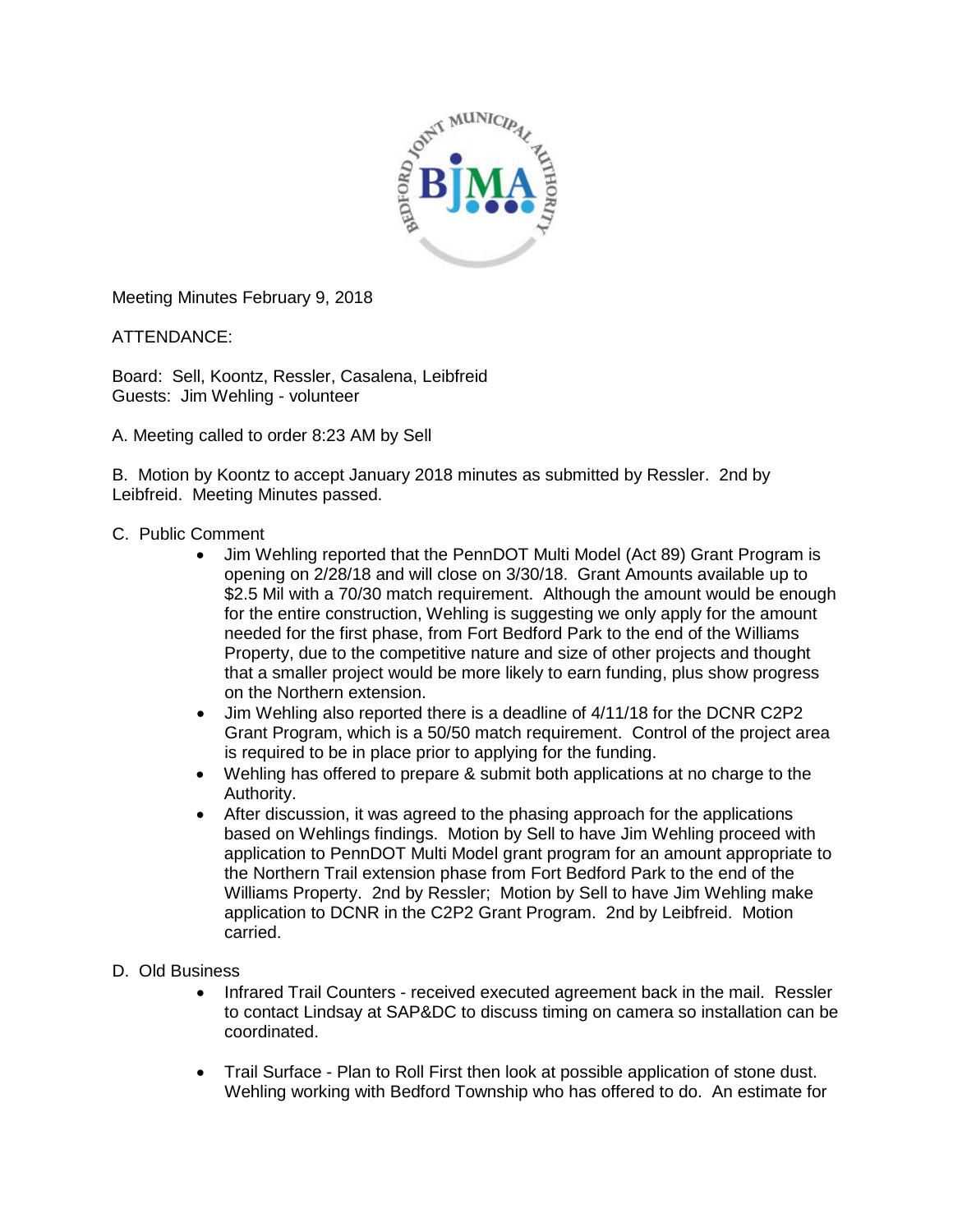the cost & install of 1" of stone dust is to be ready for discussion at our next meeting.

- Agreement with Omni for Trail Use by Horses Ressler spoke to Attorney Snyder who is working on the agreement. Hope to have draft language to review at March 2018 meeting.
- Received the Fully Executed Grant Agreement from Commonwealh of Pennsylvania Financing Authority for GTRP Grant – Contract No: C000066643. Ressler to file & provide copy to Koontz.
- E. New Business
	- Review submissions of Statement of Interest and Qualifications for the Northern Extension Design. After discussion it was decided that a Selection Committee be created to evaluate all 5 submissions, to complete the scoring matrix and make recommendation of top 2 to the Board. Motion by Leibfreid to create a selection committee to evaluate the submissions and complete a scoring matrix, with top 2 recommended firms to be presented to the board and nominated Mary Jo Casalena and Brian Sell to the committee. 2nd by Koontz. Submissions were received from: Mackin Engineering; Keller Engineers; P.Joseph Lehman; A. Morton Thomas and Associates (AMT) / Clark Surveying and Engineering, & Stiffler McGraw. The Evaluation Scoring Matrix was reviewed & criteria/weights discussed before finalizing the Matrix.
	- A special meeting to be held Thursday, February 15th at 8:15 AM at the Bedford Ford Conference Room, Bedford PA. Ressler to advertise meeting in Bedford Gazette. Ressler to notify Bedford Township and Bedford Borough of special meeting.
- 2. Sponsorship Opportunities
	- A bike rack sponsorship was sold and the plaque was ordered to recognize the sponsor.
	- Discussed another local individual with interest in sponsoring an amenity on the current trail segment. After discussion, the board agreed to offer a \$1,000 sponsorship on the tri-sided signage near the Springs. Ressler to contact interested party. Discussed possible other ideas for sponsorship opportunities.
- F. Reports of Officers
	- 1. Chairman -.
	- 2. Vice Chairman –
	- 3. Secretary
		- Reminder to complete Ethics forms if not already done.
	- 4. Treasurer
		- See attached Treasurers Report.
		- Motion by Ressler to pay bills;  $2^{nd}$  by Sell. Motion passed.
	- 5. Secretary Treasurer

Meeting adjourned at 9:14 AM.